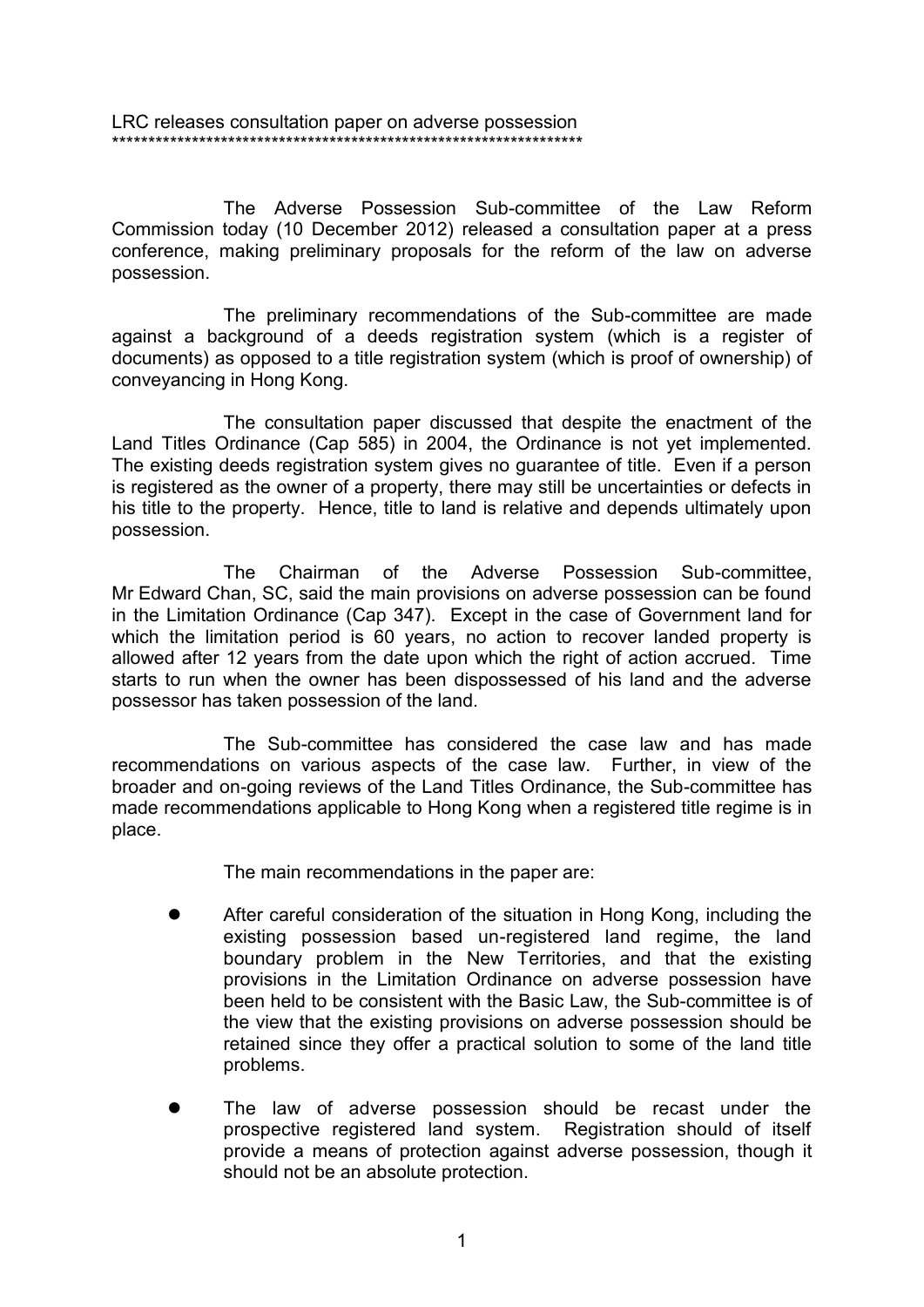- When a registered title regime is in place in Hong Kong, adverse possession alone should not extinguish the title to a registered estate. The rights of the registered owner should be protected. If, for example, the registered proprietor is unable to make the required decisions because of mental disability, or is unable to communicate such decisions because of mental disability or physical impairment, then a squatter's application will not be allowed. However, such protection would not be absolute. Under the proposed scheme:
	- $\triangleright$  The squatter of registered title land will only have a right to apply for registration after 10 years' uninterrupted adverse possession.
	- $\geq$  The registered owner will be notified of the squatter's application and will be able to object to the application.
	- $\triangleright$  If the registered owner fails to file an objection within the stipulated time, then the adverse possessor will be registered.
	- $\triangleright$  If the registered owner objects, the adverse possessor's application will fail unless he can prove either: (a) it would be unconscionable because of an equity by estoppel for the registered owner to seek to dispossess the squatter and the circumstances are such that the squatter ought to be registered as the proprietor; (b) the applicant is for some other reason entitled to be registered as the proprietor of the estate; or (c) the squatter has been in adverse possession of land adjacent to their own under the mistaken but reasonable belief that they are the owner of it.
	- $\triangleright$  If the squatter is not evicted and remains in adverse possession for two more years, then the squatter would be entitled to make a second application, and the matter can be referred to the adjudicator for resolution.
- The Government should step up its efforts to address the boundary problem in the New Territories. However, the Sub-committee is of the view that a comprehensive resurvey of the boundaries alone could not solve the problem, because persons who suffer any loss or disadvantage under the re-surveyed boundaries may not accept the new boundaries. It would appear that the land boundary problem in the New Territories is best dealt with together and in the context with the implementation of the Land Titles Ordinance.
- In relation to a mortgagee's right to take possession of a mortgaged property vis-a-vis the mortgagor, the Sub-committee recommends that legislation should be passed to spell out clearly that the limitation period starts to run from the date of default of the mortgagor's obligations.